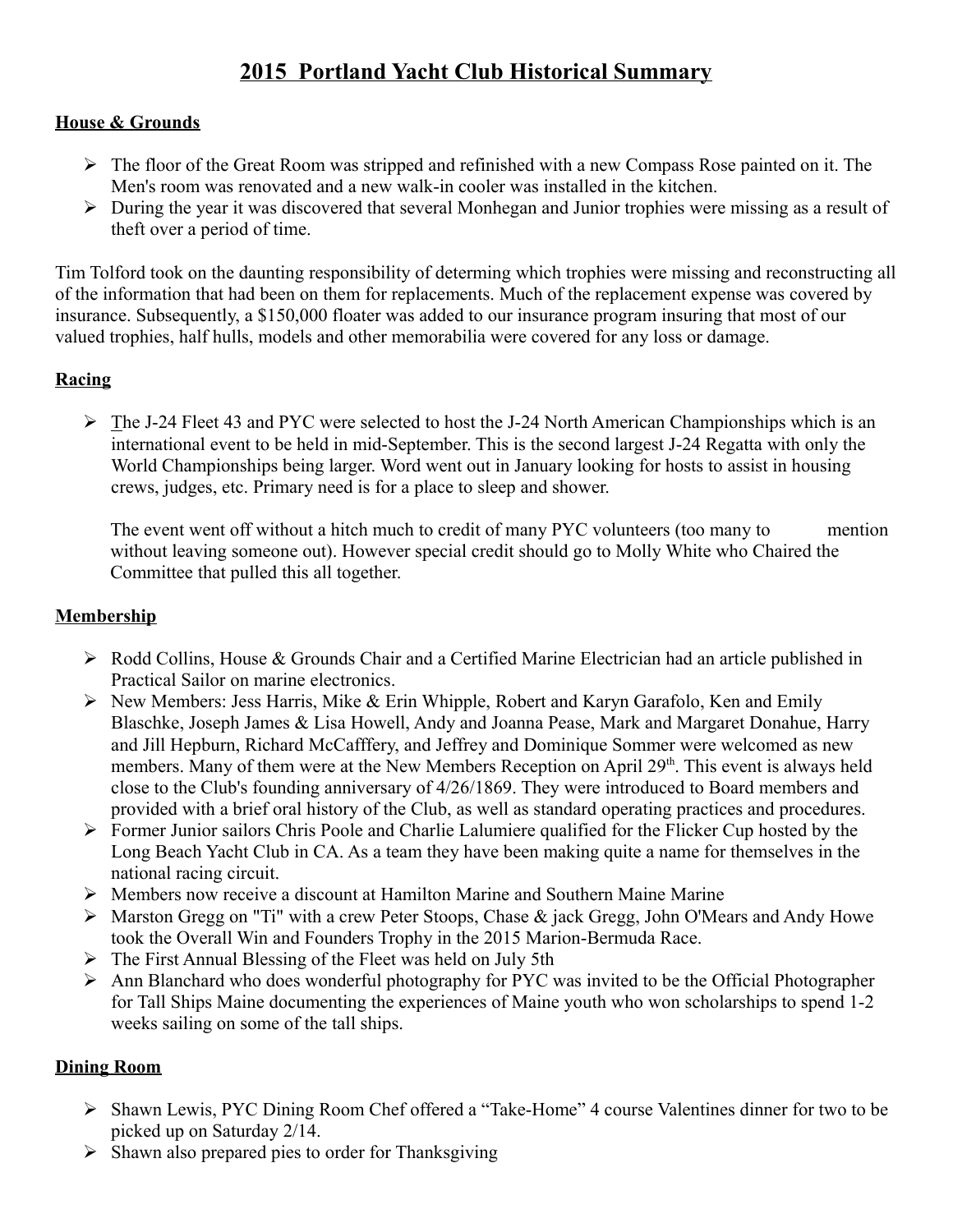$\triangleright$  The Dining Room had an exceptional year with both revenue and volume at record levels.

## **Entertainment**

- $\triangleright$  A new Happy Hour event will be held the last Friday of each month at least during the winter to allow members to get together with friends they may not see until the spring otherwise. It is a BYOB affair from 1700hrs-1900 hrs with light snacks provided. The idea originated on North Haven Island as an alternative to simply watching who got off the ferry which was about the only entertainment on the island in the dead of winter.
- $\triangleright$  The Annual Chili Cook-Off and Chowder night was held on February 7<sup>th</sup>.
- Another added opportunity to gather with PYC Members was a Sugarloaf Meet-Up for those that ski or simply want to enjoy some winter activities. The schedule included several opportunities to gather at local pubs and eateries for refreshments and/or meals.
- The annual Commodore's Dock Cocktail Party was held on June 26th with well over 100 members in attendance. The evening included a band, fabulous appetizers (enough for dinner) and a visit by the Schooner Bowdoin. The Bowdoin's crew gave wonderful tours of the ship with detailed information.
- The Thursday Coffee Klatch continued with regular attendance of 4-8 "gentlemen" swapping stories and lies over coffee and Munchkins. Thanks to Chuck Sanders for coordinating this weekly event.

#### **Junior Yacht Club**

- $\triangleright$  PJYC continued its legacy with past members competing at the inter-collegiate level including Charlie Lalumier, (Dartmouth '17)) Julia Lambert (Stanford '18), and Anna Morin (US Coast Guard Academy '19)
- $\triangleright$  A second J-24 was added to the fleet. This provided for two new programs; adventure sailing for juniors and evening adult sailing lessons
- $\triangleright$  Emily Egan was hired as the new Junior Program Director

#### **Management**

- $\triangleright$  Bob Putnam, Waterfront Manager for the past 7 years has decided to move on. Waterfront Officer Skip Yale praised Bob's work and dedication to PYC over the years. He will leave on June  $30<sup>th</sup>$  staying until then to assist with getting the waterfront in tip-top shape for the upcoming season.
- $\triangleright$  Bill Richards, retired PYC Manager continued to assist new Manager John Redmond in his transition introduction to PYC
- $\triangleright$  Gibson Smith was hired part way into the Commissioned season as Waterfront Director replacing Bob Putnam. Gibson has a very broad marine background from owning a marine maintenance and refit business to crewing on yachts up to 200 feet with duties including Captain, First mate and Engineer.

#### **Cruise**

- $\triangleright$  The annual 2 week Cruise was held in mid-July. The plans include three scheduled rendezvous with the opportunity to explore and gather with others along the way Downeast.
- $\triangleright$  Several other shorter cruise opportunities were held throughout the summer.

#### **Heritage Committee**

 $\triangleright$  A summary PYC's Racing History was completed by the joint efforts of Tim Tolford and Geoff Emmanuel. This is the final piece to capture the history of many activities of PYC since its foundding in 1869. This combined with these Annual Reivews provides an thorough and on-going history of Portland Yacht Club for future generations.